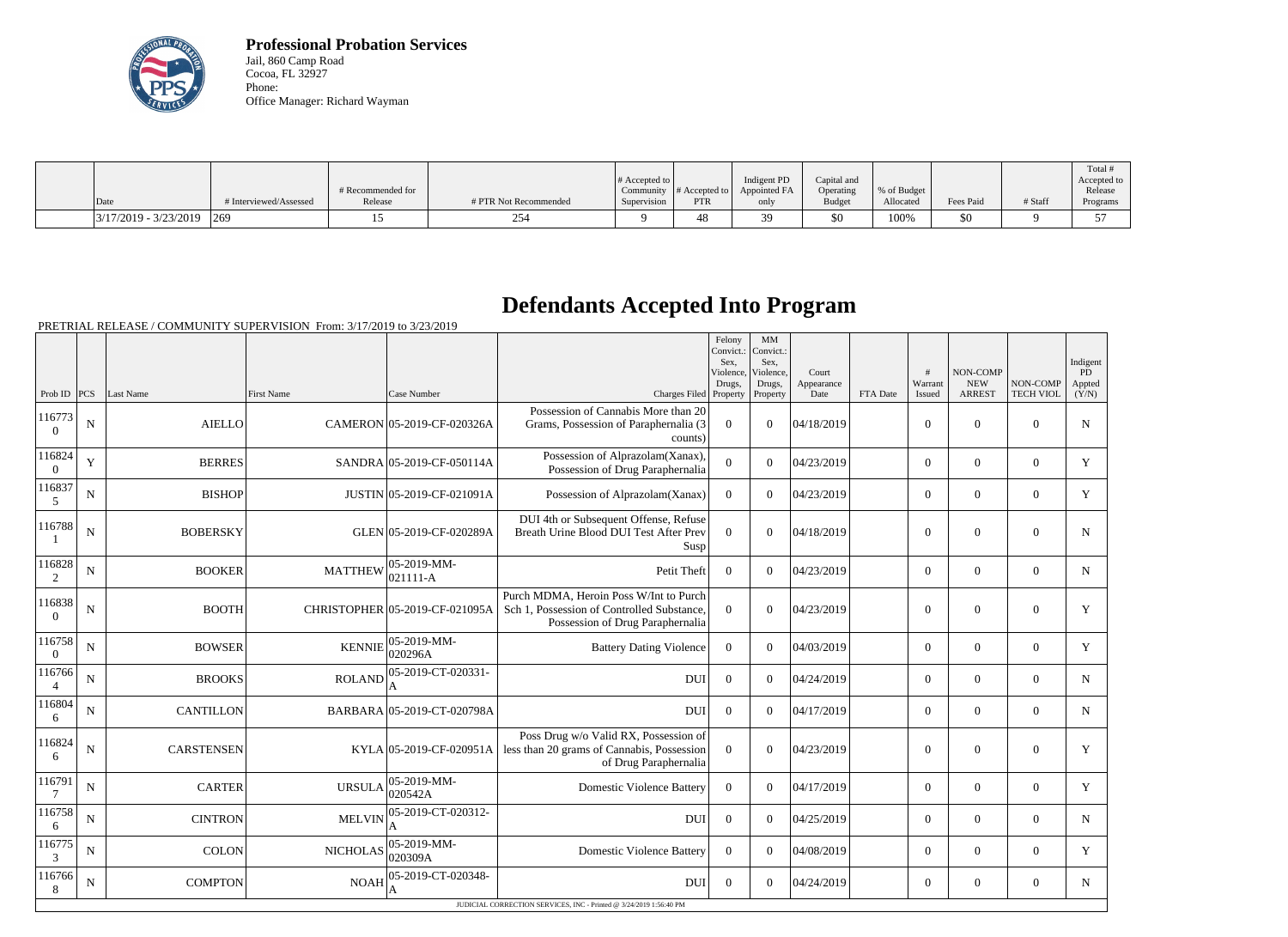## **Defendants Accepted Into Program**

|                          |             |                  |                   |                             |                                                                                                                                                           | Felony<br>Sex,      | MM<br>Convict.:   Convict.:<br>Sex, |                             |          |                        |                                         |                              | Indigent              |
|--------------------------|-------------|------------------|-------------------|-----------------------------|-----------------------------------------------------------------------------------------------------------------------------------------------------------|---------------------|-------------------------------------|-----------------------------|----------|------------------------|-----------------------------------------|------------------------------|-----------------------|
| Prob ID                  | PCS         | Last Name        | <b>First Name</b> | Case Number                 | Charges Filed Property                                                                                                                                    | Violence,<br>Drugs, | Violence,<br>Drugs,<br>Property     | Court<br>Appearance<br>Date | FTA Date | #<br>Warrant<br>Issued | NON-COMP<br><b>NEW</b><br><b>ARREST</b> | NON-COMP<br><b>TECH VIOL</b> | PD<br>Appted<br>(Y/N) |
| 116766                   | ${\bf N}$   | <b>DAVIS</b>     | <b>JONATHAN</b>   | 05-2019-CT-020338-          | <b>DUI</b>                                                                                                                                                | $\overline{0}$      | $\Omega$                            | 04/24/2019                  |          | $\overline{0}$         | $\overline{0}$                          | $\Omega$                     | N                     |
| 116809                   | N           | <b>DORAN</b>     | <b>DEBRA</b>      | 05-2019-MM-<br>020771A      | <b>Domestic Violence Battery</b>                                                                                                                          | $\Omega$            | $\Omega$                            | 05/07/2019                  |          | $\boldsymbol{0}$       | $\overline{0}$                          | $\overline{0}$               | Y                     |
| 116839                   | ${\bf N}$   | <b>GARNER</b>    |                   | JOSEPH 05-2019-CF-021098A   | DUI - 3rd in Less Than 10 Years, Refuse<br>Breath Urine Blood DUI Test After Prev<br>Susp                                                                 | $\theta$            | $\Omega$                            | 04/23/2019                  |          | $\overline{0}$         | $\Omega$                                | $\Omega$                     | Y                     |
| 116824                   | $\mathbf Y$ | <b>GEARHEARD</b> |                   | SHARON 05-2019-CF-020942A   | Felony Child Abuse                                                                                                                                        | $\Omega$            | $\Omega$                            | 05/02/2019                  |          | $\overline{0}$         | $\overline{0}$                          | $\theta$                     | Y                     |
| 116775<br>6              | $\mathbf N$ | <b>GLASS</b>     | <b>ALICIA</b>     | 05-2019-MM-<br>020323A      | <b>Domestic Violence Battery</b>                                                                                                                          | $\overline{0}$      | $\Omega$                            | 04/08/2019                  |          | $\overline{0}$         | $\Omega$                                | $\Omega$                     | N                     |
| 116810<br>3              | $\mathbf N$ | <b>GORY</b>      | <b>TINA</b>       | 05-2019-MM-<br>020729A      | <b>Domestic Violence Battery</b>                                                                                                                          | $\overline{0}$      | $\Omega$                            | 04/17/2019                  |          | $\boldsymbol{0}$       | $\theta$                                | $\Omega$                     | Y                     |
| 116775<br>9              | $\mathbf N$ | <b>HALBROOK</b>  | <b>MELISSA</b>    | 05-2019-MM-<br> 020335A     | <b>Domestic Violence Battery</b>                                                                                                                          | $\overline{0}$      | $\Omega$                            | 04/15/2019                  |          | $\overline{0}$         | $\Omega$                                | $\Omega$                     | Y                     |
| 116836<br>2              | N           | <b>HARTMAN</b>   | <b>TERRIELLE</b>  | 05-2019-MM-<br>021122A      | <b>Domestic Violence Battery</b>                                                                                                                          | $\Omega$            | $\Omega$                            | 04/08/2019                  |          | $\overline{0}$         | $\overline{0}$                          | $\Omega$                     | Y                     |
| 116835<br>7              | $\mathbf N$ | <b>HEWATT</b>    |                   | THOMAS 05-2019-CF-021126A   | Possession of Controlled Substance,<br>Possession of Drug Paraphernalia                                                                                   | $\Omega$            | $\Omega$                            | 04/23/2019                  |          | $\overline{0}$         | $\Omega$                                | $\Omega$                     | Y                     |
| 116837                   | N           | <b>HOUGHTON</b>  | <b>ALAN</b>       | 05-2019-MM-<br>021120A      | Petit Theft, Resisting Recovery of<br>Merchandise or Farm Prod                                                                                            | $\overline{0}$      | $\Omega$                            | 04/17/2019                  |          | $\overline{0}$         | $\overline{0}$                          | $\overline{0}$               | Y                     |
| 116757<br>9              | ${\bf N}$   | <b>JOHNSON</b>   | THEODORE          | 05-2019-MM-<br>020297A      | Possession of Drug Paraphernalia,<br>Possession of less than 20 grams of<br>Cannabis                                                                      | $\theta$            | $\Omega$                            | 04/01/2019                  |          | $\overline{0}$         | $\Omega$                                | $\theta$                     | Y                     |
| 116839<br>3              | N           | <b>JONES</b>     |                   | JANICE 05-2019-CF-021085A   | Poss Forged Stolen Counterfiet or Unlaw<br>Lic, Disorderly Conduct                                                                                        | $\overline{0}$      | $\Omega$                            | 04/23/2019                  |          | $\overline{0}$         | $\overline{0}$                          | $\overline{0}$               | Y                     |
| 116822                   | ${\bf N}$   | <b>KAHL</b>      |                   | FREDERIC 05-2019-CT-020937A | DUI with BAL .15 or above (1st<br>Conviction)                                                                                                             | $\Omega$            | $\Omega$                            | 04/17/2019                  |          | $\overline{0}$         | $\overline{0}$                          | $\Omega$                     | Y                     |
| 116839<br>$\overline{2}$ | ${\bf N}$   | <b>KATHCART</b>  |                   | KEITH 05-2019-CF-021128A    | Felony Child Abuse                                                                                                                                        | $\mathbf{0}$        | $\overline{0}$                      | 04/23/2019                  |          | $\boldsymbol{0}$       | $\overline{0}$                          | $\overline{0}$               | Y                     |
| 116839<br>6              | $\mathbf N$ | <b>KEENAN</b>    |                   | TYREL 05-2019-CT-021108A    | DUI, DUI W/Property Damage (4cts),<br>Possession of Drug Paraphernalia                                                                                    | $\overline{0}$      | $\boldsymbol{0}$                    | 04/15/2019                  |          | $\overline{0}$         | $\overline{0}$                          | $\overline{0}$               | Y                     |
| 116771<br>6              | N           | LAWS             |                   | TERRAN 05-2019-CT-020339A   | <b>DUI</b>                                                                                                                                                | $\overline{0}$      | $\overline{0}$                      | 05/09/2019                  |          | $\overline{0}$         | $\boldsymbol{0}$                        | $\overline{0}$               | Y                     |
| 116826                   | ${\bf N}$   | <b>LINDBLOOM</b> |                   | RITA 05-2019-CF-020933A     | Driving While License Susp Rev Canc - 2<br>or More Priors                                                                                                 | $\theta$            | $\overline{0}$                      | 05/05/2019                  |          | $\overline{0}$         | $\overline{0}$                          | $\overline{0}$               | Y                     |
| 116811                   | N           | <b>LYNCH</b>     | <b>SANDRA</b>     | 05-2019-MM-<br>020780A      | Retail Theft                                                                                                                                              | $\overline{0}$      | $\overline{0}$                      | 04/17/2019                  |          | $\overline{0}$         | $\boldsymbol{0}$                        | $\overline{0}$               | Y                     |
| 116755<br>9              | $\mathbf N$ | <b>MAPP</b>      |                   | ROBERT 05-2019-CT-020302A   | DUI                                                                                                                                                       | $\overline{0}$      | $\overline{0}$                      | 04/24/2019                  |          | $\overline{0}$         | $\overline{0}$                          | $\overline{0}$               | N                     |
| 116793<br>$\theta$       | $\mathbf Y$ | <b>MATOS</b>     | <b>EVELYN</b>     | 05-2019-MM-<br>020543A      | Expired Tag Over Six Months, Possession<br>of Drug Paraphernalia, 2 CTS POSS<br><b>SCHED V CONT SUB</b>                                                   | $\overline{0}$      | $\mathbf{0}$                        | 04/17/2019                  |          | $\boldsymbol{0}$       | $\boldsymbol{0}$                        | $\overline{0}$               | N                     |
| 116838<br>3              | ${\bf N}$   | <b>MCGURREN</b>  |                   | ALLEN 05-2019-CF-021039A    | Possession of Alprazolam(Xanax),<br>Possession of Drug Paraphernalia, Felony<br>Petit Theft, Trespass Structure or<br>Conveyance, Disorderly Intoxication | $\Omega$            | $\overline{0}$                      | 04/23/2019                  |          | $\boldsymbol{0}$       | $\boldsymbol{0}$                        | $\mathbf{0}$                 | Y                     |
|                          |             |                  |                   |                             | JUDICIAL CORRECTION SERVICES, INC - Printed @ 3/24/2019 1:56:40 PM                                                                                        |                     |                                     |                             |          |                        |                                         |                              |                       |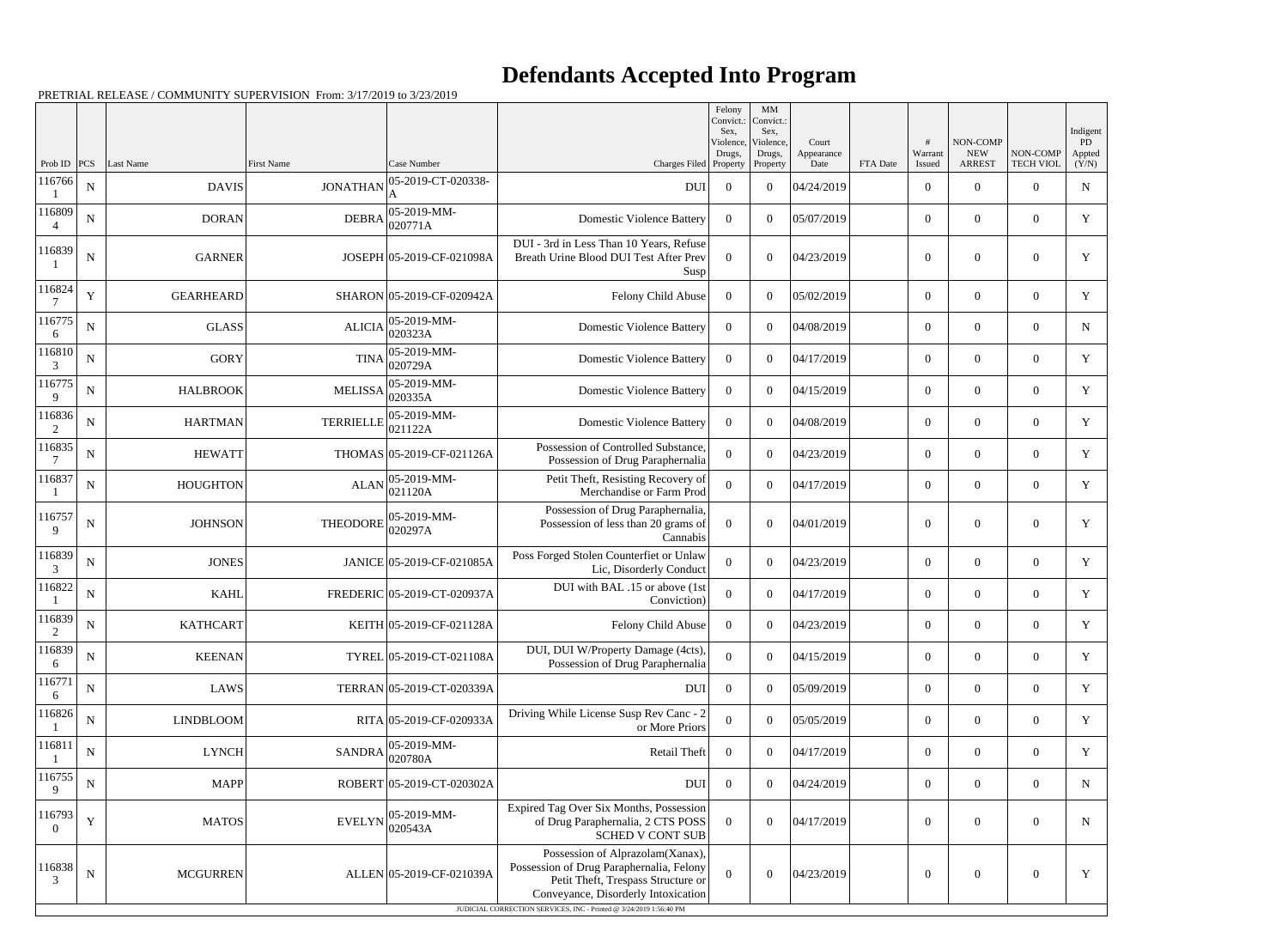## **Defendants Accepted Into Program**

|                          |             |                    |                   |                              |                                                                                                                                          | Felony<br>Convict.:<br>Sex. | $\mathbf{M}\mathbf{M}$<br>Convict.:<br>Sex, |                             |          |                   |                                         |                       | Indigent              |
|--------------------------|-------------|--------------------|-------------------|------------------------------|------------------------------------------------------------------------------------------------------------------------------------------|-----------------------------|---------------------------------------------|-----------------------------|----------|-------------------|-----------------------------------------|-----------------------|-----------------------|
| Prob ID                  | PCS         | Last Name          | <b>First Name</b> | Case Number                  | Charges Filed Property                                                                                                                   | Violence,<br>Drugs,         | Violence,<br>Drugs,<br>Property             | Court<br>Appearance<br>Date | FTA Date | Warrant<br>Issued | NON-COMP<br><b>NEW</b><br><b>ARREST</b> | NON-COMP<br>TECH VIOL | PD<br>Appted<br>(Y/N) |
| 116757<br>5              | ${\bf N}$   | <b>MCVAY</b>       |                   | MATTHEW 05-2019-CT-020283A   | DUI, No Valid Driver's License                                                                                                           | $\Omega$                    | $\theta$                                    | 04/03/2019                  |          | $\overline{0}$    | $\theta$                                | $\overline{0}$        | $\mathbf Y$           |
| 116839<br>$\Omega$       | $\mathbf N$ | <b>MINCEY</b>      | <b>BARBARA</b>    | 05-2019-MM-<br> 021115A      | Violation of Injunc. For Protection Against<br>Dom. Viol.                                                                                | $\Omega$                    | $\theta$                                    | 04/17/2019                  |          | $\theta$          | $\overline{0}$                          | $\overline{0}$        | Y                     |
| 116758<br>3              | Y           | <b>OHLSEN</b>      |                   | SUMER 05-2019-CF-020264A     | Possession of Heroin, Possession of less<br>than 20 grams of Cannabis, 3 CTS Poss<br>Paraphernalia                                       | $\Omega$                    | $\Omega$                                    | 04/18/2019                  |          | $\theta$          | $\theta$                                | $\overline{0}$        | $\mathbf N$           |
| 116839<br>.5             | ${\bf N}$   | ORTIZ-RIVERA       |                   | ONYX 05-2019-CF-021092A      | DUI 4th Offense or Subq Offense                                                                                                          | $\overline{0}$              | $\theta$                                    | 04/23/2019                  |          | $\theta$          | $\overline{0}$                          | $\overline{0}$        | N                     |
| 116758<br>2              | $\mathbf N$ | <b>PAUL</b>        | <b>HONESTY</b>    | 05-2019-MM-<br>020285A       | Resisting Officer without Violence,<br>Possession of less than 20 grams of<br>Cannabis, Possession of Drug<br>Paraphernalia              | $\Omega$                    | $\Omega$                                    | 04/01/2019                  |          | $\Omega$          | $\theta$                                | $\overline{0}$        | Y                     |
| 116758<br>5              | $\mathbf N$ | <b>PIPER</b>       | <b>SAMUEL</b>     | 05-2019-MM-<br>020266A       | <b>Domestic Violence Battery</b>                                                                                                         | $\Omega$                    | $\Omega$                                    | 04/08/2019                  |          | $\overline{0}$    | $\overline{0}$                          | $\overline{0}$        | $\mathbf N$           |
| 116807                   | $\mathbf Y$ | <b>REAM</b>        |                   | BRANDON 05-2019-CF-020772A   | 2 counts of Poss Drug w/o Valid RX,<br>Possession of Drug Paraphernalia                                                                  | $\theta$                    | $\theta$                                    | 05/02/2019                  |          | $\overline{0}$    | $\overline{0}$                          | $\overline{0}$        | $\mathbf Y$           |
| 116777<br>2              | $\mathbf N$ | <b>ROOKYAKKERS</b> | <b>NICOLE</b>     | 05-2019-MM-<br>020324A       | <b>Domestic Violence Battery</b>                                                                                                         | $\Omega$                    | $\theta$                                    | 04/15/2019                  |          | $\overline{0}$    | $\overline{0}$                          | $\overline{0}$        | Y                     |
| 116836<br>5              | $\mathbf N$ | ROSSI              |                   | ROBERT 05-2019-CF-021096A    | Domestic Violence Battery, Resisting<br>Officer without Violence, Harm Public<br>Servant or Family                                       | $\theta$                    | $\theta$                                    | 04/23/2019                  |          | $\overline{0}$    | $\overline{0}$                          | $\overline{0}$        | $\mathbf Y$           |
| 116757<br>6              | $\mathbf N$ | ROWE               | <b>ALEX</b>       | 05-2019-MM-<br>020284A       | <b>Domestic Violence Battery</b>                                                                                                         | $\Omega$                    | $\theta$                                    | 04/01/2019                  |          | $\overline{0}$    | $\overline{0}$                          | $\overline{0}$        | Y                     |
| 116758                   | ${\bf N}$   | RYLE               |                   | DENISE 05-2019-CT-020300A    | DUI, DUI with Property Damage                                                                                                            | $\boldsymbol{0}$            | $\theta$                                    | 04/03/2019                  |          | $\overline{0}$    | $\overline{0}$                          | $\overline{0}$        | $\mathbf Y$           |
| 116789<br>7              | Y           | <b>SAMUELS</b>     |                   | PRINCETON 05-2019-CF-020550A | Tampering with or Fabricating Physical<br>Evidence, Possession of less than 20 grams<br>of Cannabis, Possession of Drug<br>Paraphernalia | $\mathbf{0}$                | $\Omega$                                    | 04/18/2019                  |          | $\overline{0}$    | $\overline{0}$                          | $\overline{0}$        | Y                     |
| 116788<br>5              | $\mathbf Y$ | <b>SEYMOUR</b>     |                   | LOREN 05-2019-CF-020547A     | 2 counts of Possession of Controlled<br>Substance                                                                                        | $\theta$                    | $\theta$                                    | 04/18/2019                  |          | $\overline{0}$    | $\boldsymbol{0}$                        | $\boldsymbol{0}$      | ${\bf N}$             |
| 116825<br>9              | ${\bf N}$   | <b>SHANK</b>       | <b>MOIRA</b>      | 05-2019-MM-<br>020935-A      | <b>Domestic Violence Battery</b>                                                                                                         | $\boldsymbol{0}$            | $\boldsymbol{0}$                            | 04/15/2019                  |          | $\overline{0}$    | $\overline{0}$                          | $\overline{0}$        | Y                     |
| 116758                   | ${\bf N}$   | SIDE               | <b>BROOKE</b>     | 05-2019-MM-<br>020299A       | Possession of Drug Paraphernalia                                                                                                         | $\overline{0}$              | $\overline{0}$                              | 04/01/2019                  |          | $\overline{0}$    | $\overline{0}$                          | $\overline{0}$        | Y                     |
| 116826<br>$\overline{0}$ | Y           | <b>SMITH</b>       |                   | BRYON 05-2019-CF-020927A     | Possession Controlled Substance W/O<br>Prescription, Possession of Drug<br>Paraphernalia                                                 | $\boldsymbol{0}$            | $\boldsymbol{0}$                            | 04/23/2019                  |          | $\mathbf{0}$      | $\overline{0}$                          | $\overline{0}$        | $\mathbf Y$           |
| 116835<br>3              | ${\bf N}$   | <b>SMITH</b>       | WILLIAM           | 05-2019-CT-021125-           | <b>DUI</b>                                                                                                                               | $\boldsymbol{0}$            | $\overline{0}$                              | 04/22/2019                  |          | $\mathbf{0}$      | $\boldsymbol{0}$                        | $\overline{0}$        | ${\bf N}$             |
| 116842<br>9              | ${\bf N}$   | <b>SNOWDEN</b>     | <b>EMILEE</b>     | 05-2019-MM-<br>021248-A      | Petit Theft                                                                                                                              | $\boldsymbol{0}$            | $\boldsymbol{0}$                            | 04/23/2019                  |          | $\mathbf{0}$      | $\boldsymbol{0}$                        | $\boldsymbol{0}$      | $\mathbf N$           |
| 116834<br>8              | ${\bf N}$   | <b>TALLEY</b>      | <b>NATHANIEI</b>  | 05-2019-CT-021112-           | <b>DUI</b>                                                                                                                               | $\overline{0}$              | $\boldsymbol{0}$                            | 04/22/2019                  |          | $\boldsymbol{0}$  | $\boldsymbol{0}$                        | $\boldsymbol{0}$      | $\mathbf N$           |
| 116838<br>9              | ${\bf N}$   | <b>VALENTINO</b>   | <b>RICK</b>       | 05-2019-MM-<br>021119A       | <b>Disorderly Conduct</b>                                                                                                                | $\overline{0}$              | $\overline{0}$                              | 05/09/2019                  |          | $\boldsymbol{0}$  | $\boldsymbol{0}$                        | $\boldsymbol{0}$      | Y                     |
|                          |             |                    |                   |                              | JUDICIAL CORRECTION SERVICES, INC - Printed @ 3/24/2019 1:56:40 PM                                                                       |                             |                                             |                             |          |                   |                                         |                       |                       |